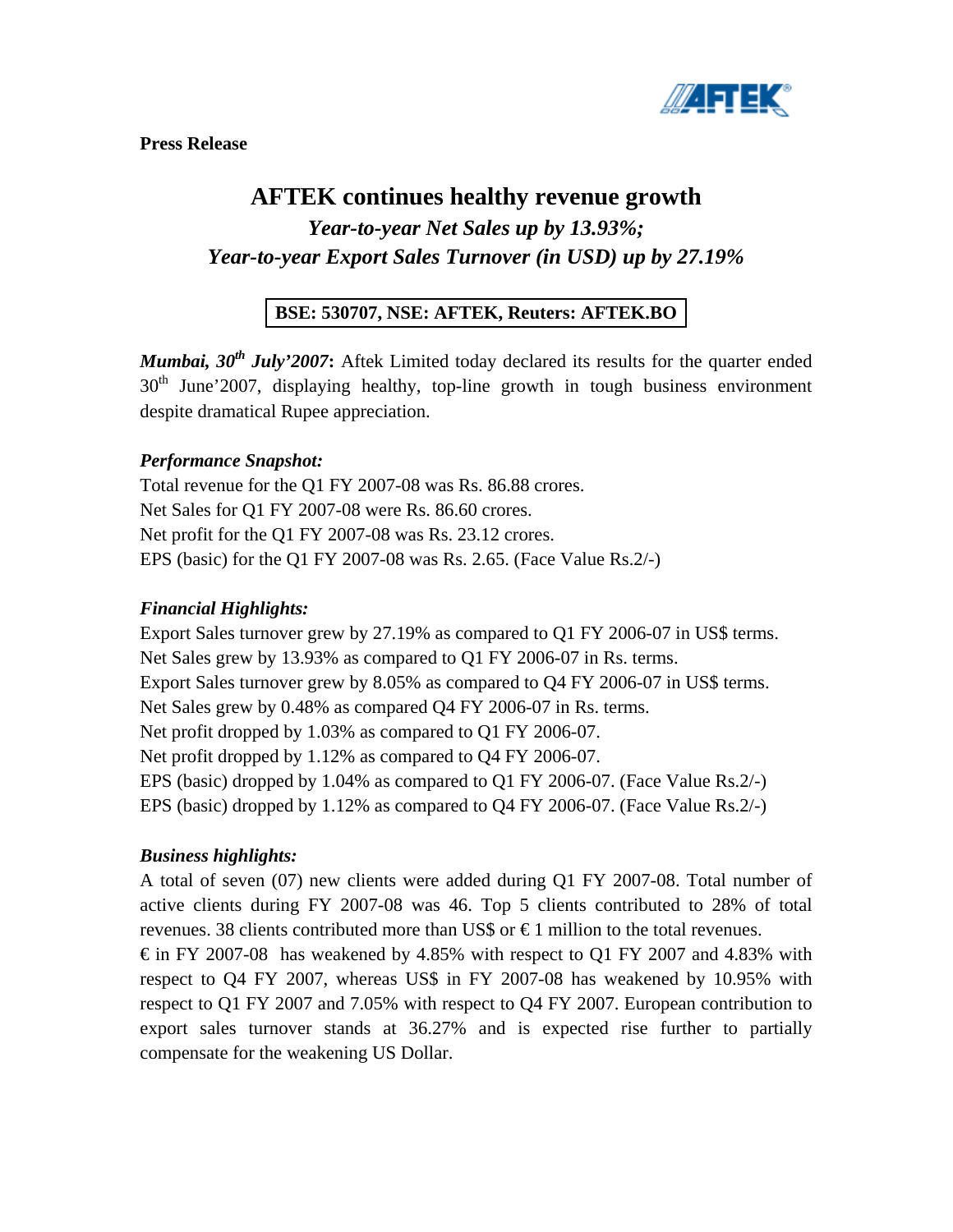A total of 42 new FTE employees were added during FY 2007-08, which included 13 trainees. The thrust is on maximizing utilization, sharpening focus and increasing reuse of Intellectual Properties, so as to maximize Average Revenue Per Person.

#### *Business Updates:*

The legal process of merger of Eleven Micro Circuits Private Limited and C2 Silicon Solutions Private Limited with Aftek Limited is in the final stages and is expected to be complete in Q2 FY 2007-08.

The strategic tie-up with ESG has started delivering significant business. Multiple projects in the areas of Telematics, Telecommunications and Automotive fields have already started for ESG and ESG's clients. Further increase and diversification is expected to occur in Q2 FY 2007-08.

#### *Management Quotes:*

Ranjit Dhuru, Chairman and CEO, Aftek Limited, said, "We have recorded excellent revenue growth from a US\$ and  $\epsilon$  perspective this quarter, however, our earnings have dropped due to pressures on US\$ and  $\epsilon$  as well as significant raise in wages. We have started renegotiating rates with existing clients and have also increased thrust on European business. And led by ESG, good results are expected in Q2 FY 2007-08."

Nitin Shukla, Director and CFO, Aftek Limited, said, "We are preparing to address continued weakening of US\$ and  $\epsilon$  with many other proactive measures like hedging, increasing utilization and offshore components, managed costing, etc."

Mahesh Vaidya, Director and CTO, Aftek Limited said, "Our technological depth, excellence and competency is helping us get better billing rates. Increased reuse of our Intellectual Properties will help us improve our earnings."

## *Future Guidance:*

Based on the prevalent and expected trends in the performance of US\$ and  $\epsilon$  against Indian Rupee, proactive measures to address this situation, increased thrust and response from European business and expected completion of merger process, we issue following guidance for Q2 FY 2007-08 and FY 2007-08. Please read "Forward looking statements" carefully before reading the future guidance.

## *Expected revenues for Q2 FY 2007-08:*

Export Sales turnover are *expected to be* between USD 22 million to USD 23 million. Net Sales are *expected to be* between Rs. 89 crores to Rs. 93 crores. Net profit is *expected to be* between Rs. 23 crores to Rs. 25 crores. EPS (basic) is *expected to be* between Rs. 2.70 to Rs. 2.80 (Face Value Rs.2/-)

## *Expected revenues for FY 2007-08:*

Export Sales turnover are *expected to be* between USD 95 to USD 100 million. Net Sales are *expected to be* between Rs. 380 crores to Rs. 400 crores.